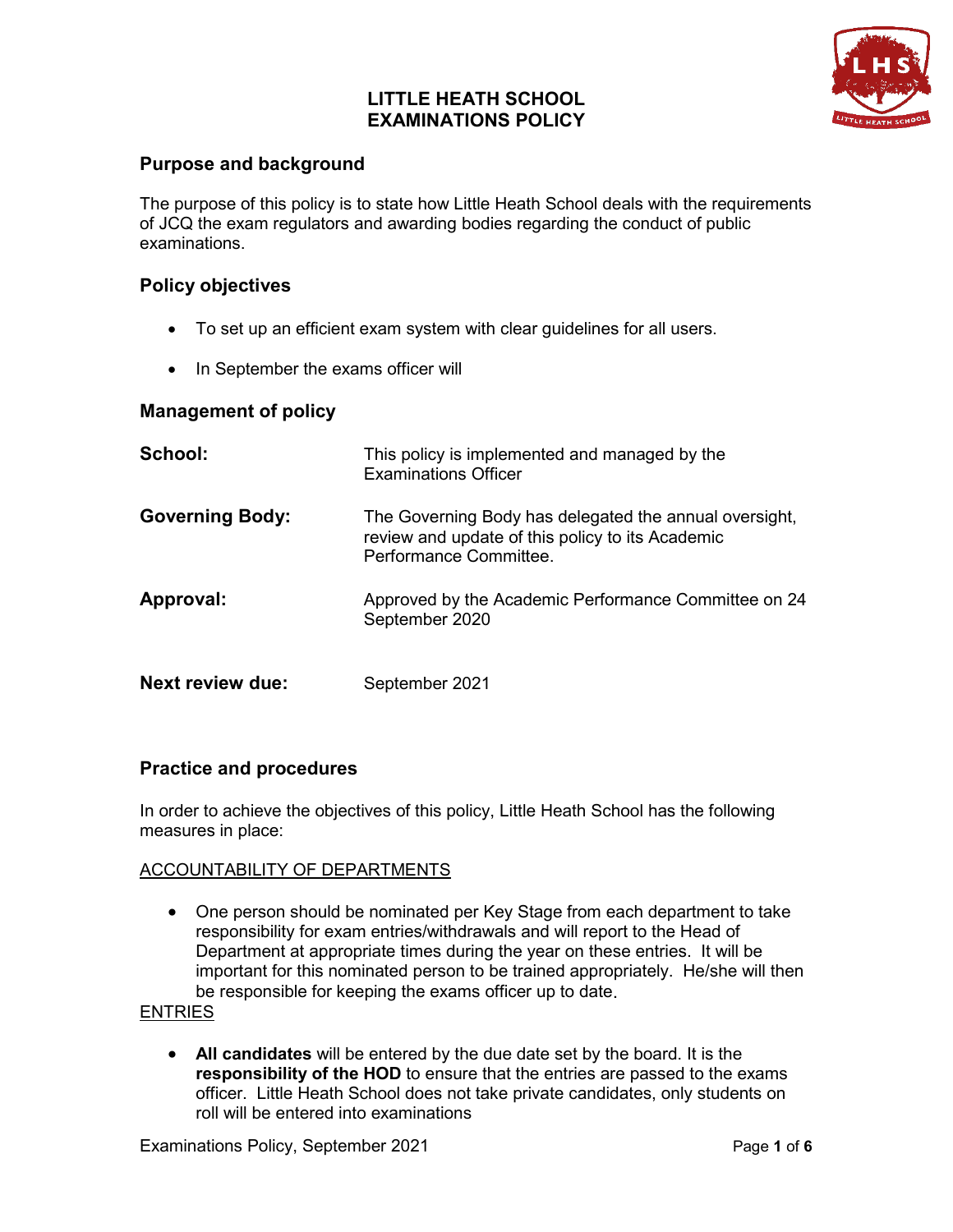### AMENDMENTS

• Withdrawals will be accepted by the exams officer up to the date set by the board. All requests must be in writing, an email is sufficient. **Any late withdrawals/entries will be charged to the Department.**

### MALADMINISTRATION

• All incidences of maladministration will be brought to the attention of the Centre Manager (Head teacher). The Centre Manager will inform Senior Staff and awarding bodies immediately. The Centre Manager will investigate the allegation within 5 days. The Centre Manager will document the allegation and findings of the investigation and inform the student of the outcome in writing. The Centre Manager will notify the Awarding Bodies of the outcome in writing. The identity of the informant will be kept confidential by the Centre

### MALPRACTICE/MISCONDUCT

• Any misconduct or irregularity must be reported to the exams officer as soon as possible, who will then inform the exam board concerned. A full investigation will be held. The invigilator will be asked to make a statement. The candidate will be interviewed and given the opportunity to make a statement. All paperwork will be completed by the exams officer and sent along with all statements to the Examinations Board for their attention. A letter will be sent to candidates/parents informing them of the allegation/incident.

Once a decision has been made and confirmation received from the Examination Board a copy will be sent to candidate/parents who will then have the opportunity to appeal the decision.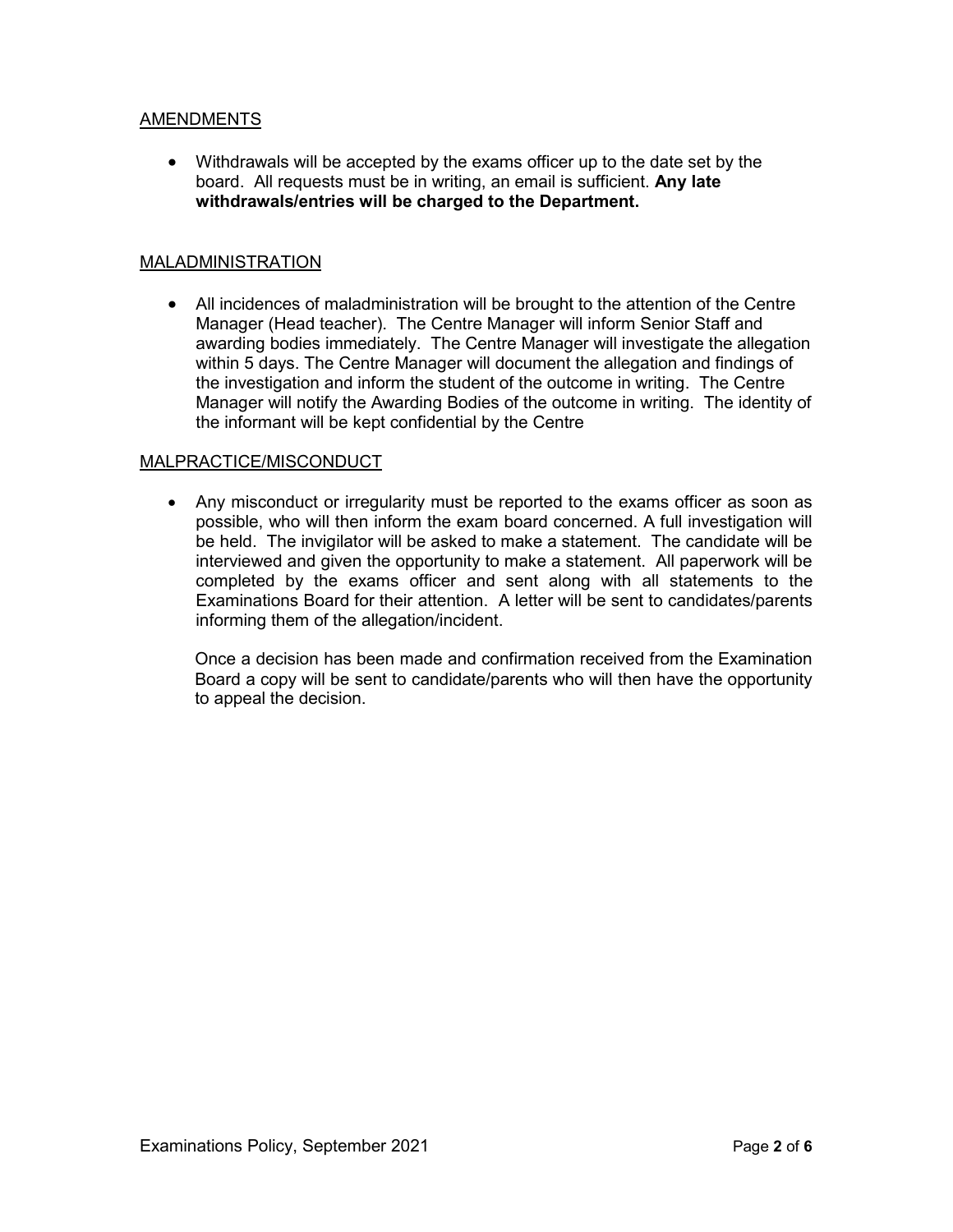#### EXTERNAL EXAMS

- The exams officer is responsible for the organisation and conduct of all external exams. Final confirmation of entry numbers and levels will be agreed with each HOD. All exam papers will be counted in by the exams officer and locked in the secure safe. One hour prior to the start of an external examination the exams officer, the lead invigilator or another member from the exams & assessment team will count the exam papers into the correct numbers for each venue. No exam papers can be removed from the exam venue before the end of a session. All exams will be conducted according to the rules laid down by exam boards and within the start and finish times determined by the board.
- Senior members of centre staff approved by the head of centre, who have not taught the subject being examined, may be present at the start of the examination.
- In the absence of the exams officer at the end of any exam, the lead invigilator will ensure the papers are collected and taken to the Exams Office and given into the care of the exam staff.
- Students will not be allowed to leave an exam unless their exam paper has been picked up and secured by an invigilator;

#### COURSEWORK/CONTROLLED ASSESSMENT

• It is the responsibility of each Department to ensure all coursework/controlled assessment is passed to the exams office to be dispatched at the correct time. The HOD may liaise with the exams officer if necessary. Coursework/controlled assessment will be dispatched using a certificate of posting via the post office.

#### QUALITY ASSURANCE

• LHS is committed to Quality Assurance. All learners are assessed and monitored to suit their needs. Internal verification is carried out by the nominated Quality Nominee on an ongoing basis. The Centre Manager will ensure that any new staff are trained and assessed. All invigilators will be trained and assessed on a regular basis, at least once every year. Internal verification will be recorded and records kept centrally. All centre staff are made aware of the Equal Ops Policy

#### ACCESS ARRANGEMENTS (REASONABLE ADJUSTMENTS)

• In Year 10 students will be referred to the SENCO to be tested for Access Arrangements, these could include, extra time, reader, scribe, word processor, practical assistant, modified paper or rest breaks. The SENCO will test the student and apply to JCQ to have the provision agreed. Once approved, a letter will be sent by the SENCO to parents confirming the provision. The SENCO will also advise the examinations office who will put the provision in place and book the required invigilation support for each examination. The examinations office will also be responsible for ordering modified papers as required. A copy of the qualification certificate for the SENCO will be kept in the Access Arrangement file.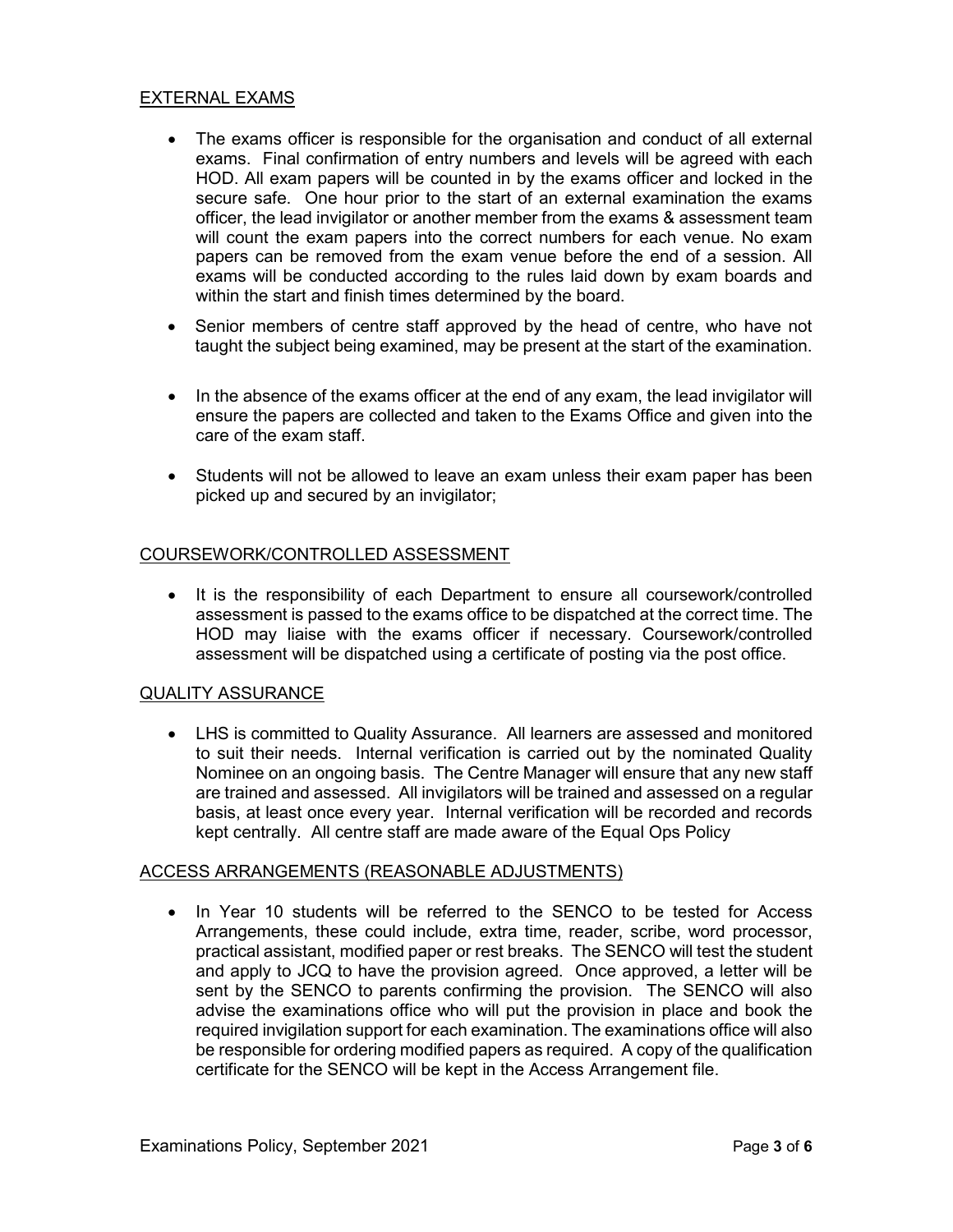#### LATE ARRIVALS

• Candidates who arrive late must go straight to their venue unless told otherwise. Invigilator to settle candidate and start exam giving them the full time. Invigilator to contact EO and confirm time of arrival and reason for lateness. Full details to be recorded on the venue incident log. EO to see candidate after exam to explain JCQ process for late arrivals, complete appropriate paperwork if necessary and pass to Exam board.

#### ABSENT CANDIDATES

• Immediately after the exam has started all absences are reported to the EO who, along with KS4/KS5 support will then contact candidate/parents to establish reason for absence. JCQ regulations will be followed and special consideration will be applied for if appropriate.

#### SEPARATE INVIGILATION

• LHS will only allow separate invigilation in extreme circumstances and with medical evidence. All readers, WP users and scribes are located away from the main venue in a seperate exam venue.

#### MANAGING BEHAVIOUR

• Each venue has a nominated lead invigilator who has a mobile phone for contacting the EO. EO will decide to call out SLT. All incidents are logged on the venue incident log. Invigilators are not expected to deal with any behaviour issues.

#### FOOD & DRINK IN EXAM VENUE

• Only water in a clear bottle with label removed will be allowed in the exam venue. Any food items must be cleared and agreed with the EO before being taking into the venue. Food will only be allowed on medical grounds.

#### SPECIAL CONSIDERATION

• All applications for special consideration should be passed to the examinations office. The exams officer will request medical evidence if appropriate and make the application online with the appropriate exam board

#### IDENTIFICATION OF CANDIDATES

• All candidates are students at Little Heath School, we do not accept private candidates. A member of SLT will be present at the start of all examinations and will be able to identify all students. A list of all students for each year group, with photos, is kept in the Exam Venue handbook. Candidate cards are placed on desks for all exams.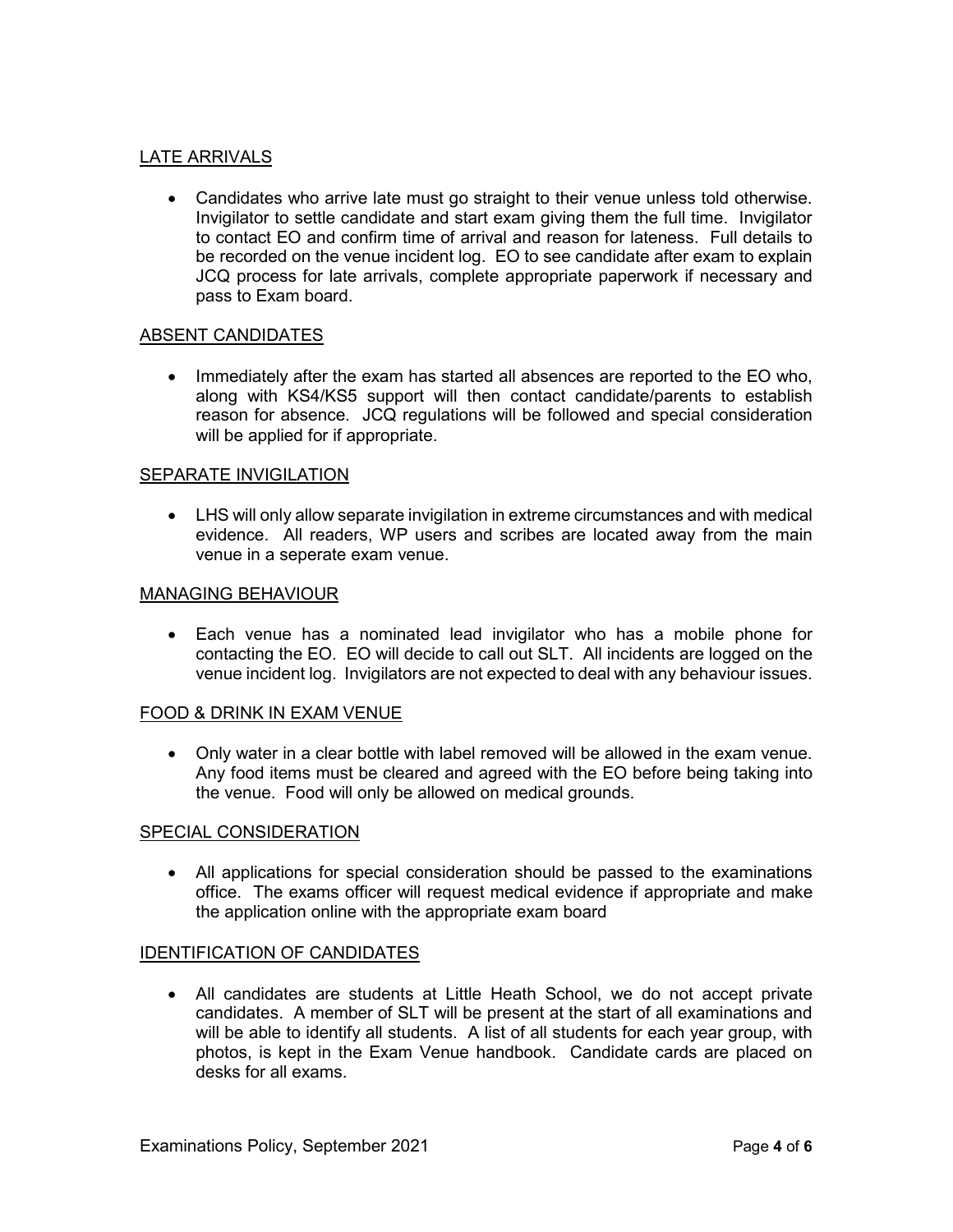#### INTERNAL EXAMINATIONS

• The exams officer will be responsible for the overview of the organisation of accommodation and invigilation for these exams. Each department will be responsible for producing exam papers which are suitable for the time slot allocated to their subject. Departments must ensure that they are represented at the start of each exam. Each HOD to collect papers at the end of the exam from the exams office.

#### • RESULTS

- •
- Results are received into the school electronically and imported into the school's MIS from exam boards by the exams officer. When students' results are received on restricted release day they are kept strictly confidential and only senior members of staff, nominated by the head of centre, the exams officer and assessment team will have access to these.
- Results will not be given to anyone other than the student without the students permission. If the student is unable to collect their results they can nominate someone on their behalf but this must be in writing and given to the exams officer in advance of results day.
- Uncollected results will be posted home at the end of the results day. Results will only be emailed to students' Little Heath email address in extreme circumstances as agreed with the exams officer.

### POST RESULTS

• All post results will be processed by the exams office, students will be asked to sign an agreement form before reviews are processed. Students pay for all post results and all payments must be received before scripts and/or reviews are ordered. Any scripts ordered for teaching and learning purposes are paid for by the subject department.

### APPEALS POST RESULTS

• Any appeals must be processed by the examinations officer, exam boards will not enter into discussions with parents or candidates. A copy of the JCQ appeals procedure is available from the examinations office.